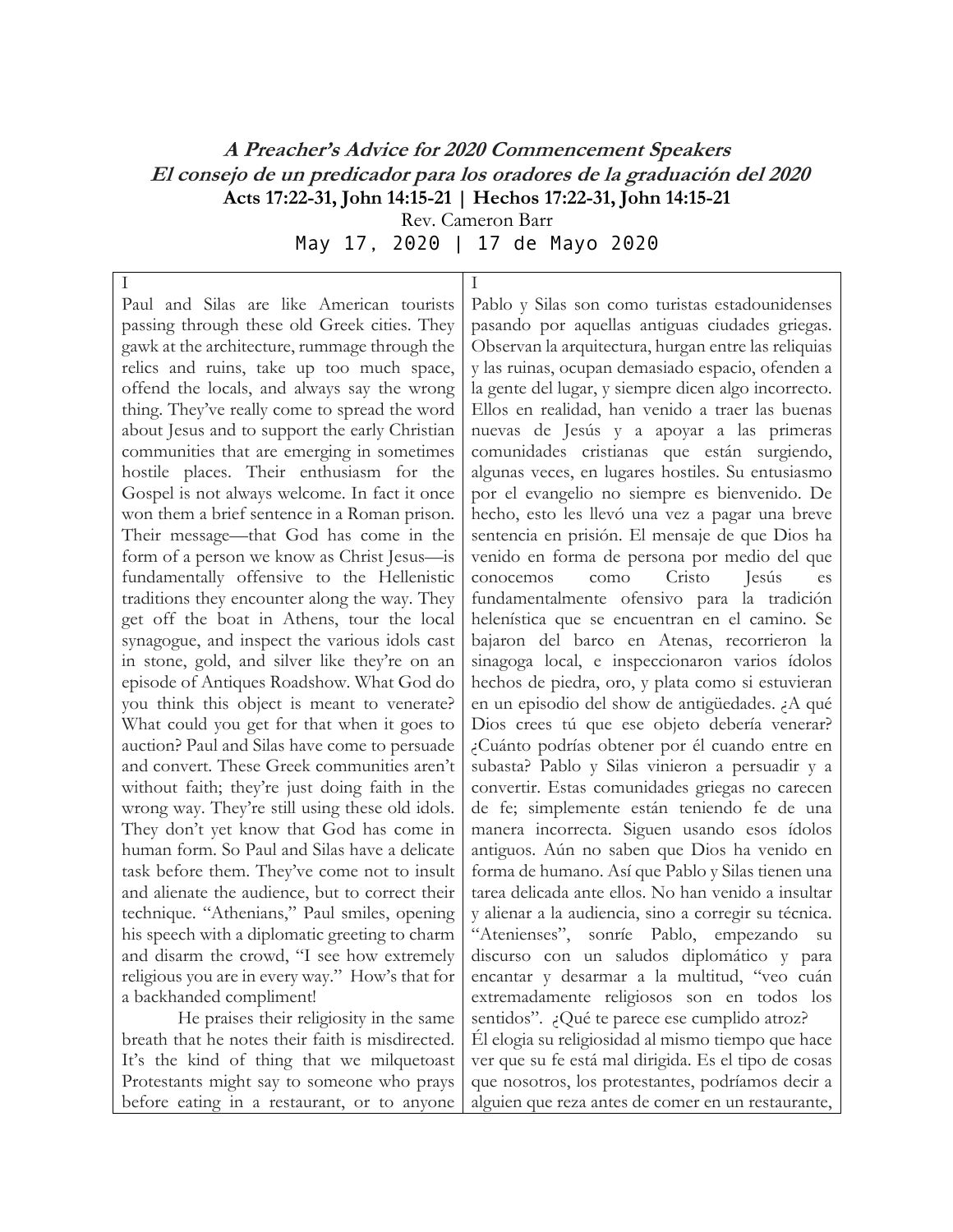whose piety makes us a bit self-conscious. "I can see how extremely religious you are." You believe in abstinence before marriage? "I can see how extremely religious you are." You're going to drink directly from that communion cup? "I can see how extremely religious you are." We take all things in moderation, including our faith in God. We'll take our grace in small doses. We'll just dip the bread in the cup.

II

I can't read the travelogues of Paul and Silas without wincing at the memories of my own failures of diplomacy. It's too bad I won't get to go to Germany with the Youth Choir this summer. I was excited to show the young people of our church how to properly embarrass your country abroad. But the youth of our church are more worldly than I was as a high school student. Internet and mobile technologies have introduced high school graduates today to much more of the world than I had seen at that age. And it's pretty amazing how some of the schools around here have multilingual programs and opportunities to learn about other countries and cultures that I couldn't have imagined. It may be hard for you to believe this, but I had not so much as met a Jewish person until I went to college. I once saw a classmate wearing a yamaka and thought, "Wow, he must be extremely religious." There I discovered people who worshiped in such a multitude of traditions: not just Jews but Catholics, Muslim, and Hindu students. I found that in the pluralistic context of a college campus, it was perhaps easier to accept the customs and beliefs of those who differ from me. Evangelical and Orthodox Christians were a curiosity alongside those of non-Christian faiths. I was learning so much about the world. My ignorance was revealed to me more and more every day.

o a cualquiera cuya piedad nos haga sentir un poco cohibidos. "Puedo ver lo extremadamente religioso que eres". ¿Crees en la abstinencia antes del matrimonio? "Puedo ver lo extremadamente religioso que eres". ¿Vas a beber directamente de esa copa de comunión? "Puedo ver lo extremadamente religioso que eres". Tomamos todas las cosas con moderación, incluida nuestra fe en Dios. Tomaremos nuestra gracia en pequeñas dosis. Simplemente mojaremos el pan en la taza.

II

No puedo leer los diarios de viaje de Pablo y Silas sin estremecerme por los recuerdos de mis propios fracasos con respecto a la diplomacia. Es una pena que no pueda ir a Alemania con el Coro de Jóvenes este verano. Me entusiasmaba mostrarle a los jóvenes de nuestra iglesia cómo avergonzar adecuadamente a su país en el extranjero. Pero los jóvenes de nuestra iglesia son más "mundanos" que yo cuando era estudiante de secundaria. El Internet y las tecnologías móviles les han dado a conocer a los graduandos de secundaria hoy, mucho más del mundo de lo que había visto a esa edad. Y es bastante sorprendente cómo algunas de las escuelas de por aquí tienen programas multilingües y oportunidades para aprender sobre otros países y culturas que no podría haber imaginado. Puede ser difícil para ti creer esto, pero no conocí a una persona judía hasta que fui a la universidad. Una vez vi a un compañero de clase con un yamaka y pensé: "Vaya, debe ser extremadamente religioso". Allí descubrí personas que adoraban en una multitud de tradiciones: no solo judíos, sino también católicos, musulmanes e hindúes. Descubrí que en el contexto pluralista de un campus universitario, tal vez era más fácil aceptar las costumbres y creencias de quienes difieren de mí. Los cristianos evangélicos y ortodoxos eran una curiosidad junto a los de las religiones no cristianas. Estaba aprendiendo mucho sobre el mundo. Mi ignorancia me fue revelada más y más cada día.

Our graduates this year have been deprived of all the traditional rites of passage. There were scheduled to be three graduations in my family Nuestros graduandos de este año han sido privados del tradicional rito de paso escolar. En mi familia estaban agendadas tres graduaciones este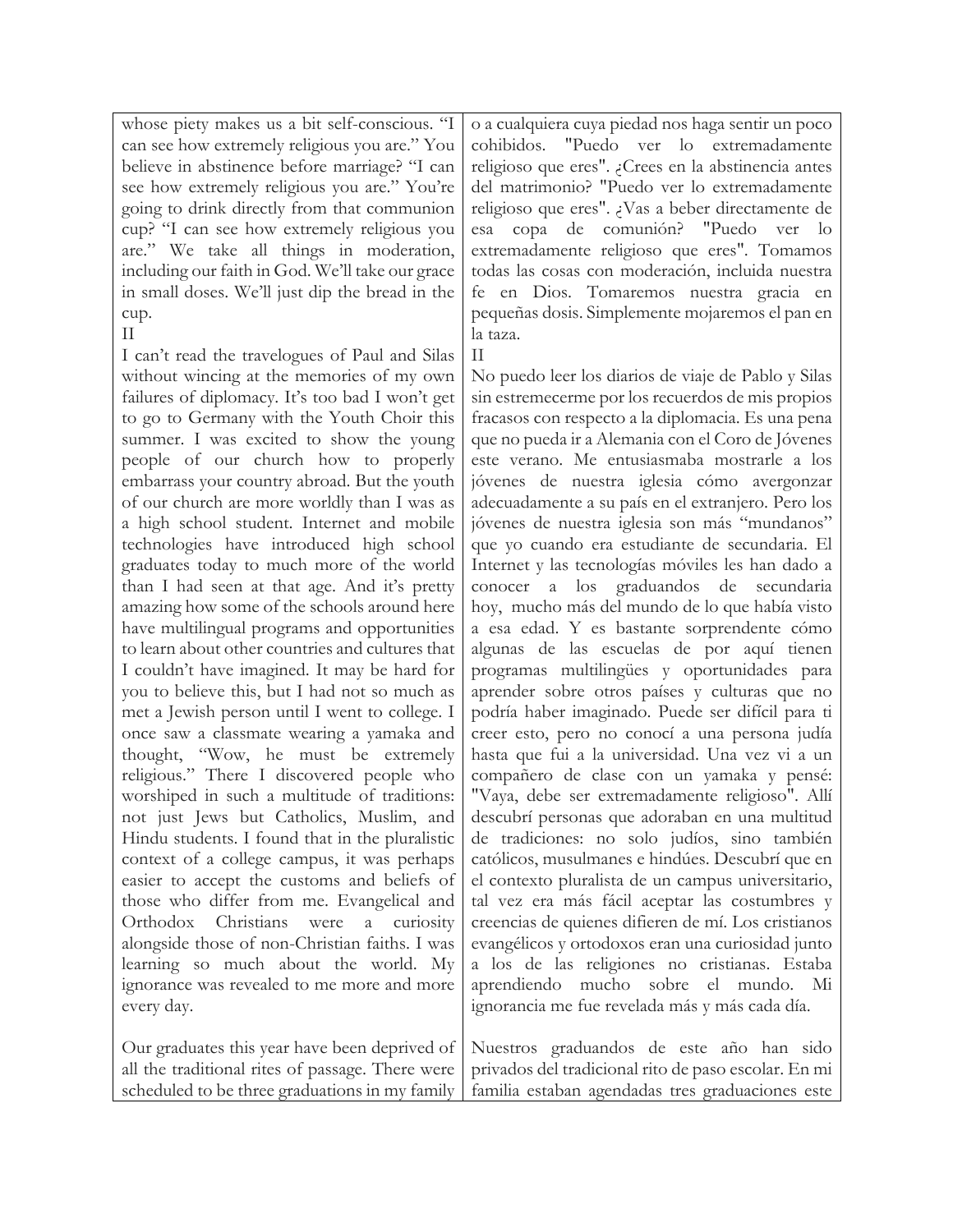this year. My brother has finished a master's degree in Boston. My cousin Hallie was supposed to graduate from college in Indiana. Her brother Noah graduates from seminary in Saint Louis. I knew I couldn't make it to all three, but I was planning to attend two of those ceremonies. When I completed my doctorate last year, I was reluctant to return to Atlanta for the official recognition. It was expensive and I was busy and I was just glad to be through with the whole thing. But now I'm glad I went because it turns out that we shouldn't take such simple and regular rituals for granted. A generation ago a Harvard degree was unthinkable to my family, and I'm sad that we'll probably never see Peyton walk across that stage.

## III

Maybe you saw that dystopian hearing in the United States Senate last week. The hearing room was uncharacteristically empty as Dr. Anthony Fauci and other government health experts beamed in to testify from their home quarantines. Senator Lamar Alexander of Tennessee presided apparently from a log cabin in the Great Smoky Mountains. The elected officials wore their masks like political uniforms in a game of shirts and skins. Senator Tim Kaine of Virginia wore a bandanna over his mouth and nose, like he'd just robbed a train. Senator Rand Paul of Kentucky wore no mask but he had grown a respectable corona beard. He and Dr. Fauci had a stimulating exchange over the meaning of humility. The senator emphasized that numerous models projecting transmission of the virus had missed the mark. He seemed to favor measures to reopen the economy on the basis that most communities in our country have so far avoided a catastrophic surge in hospitalizations. "Outside of New England, we've had a relatively benign course for this virus," the senator argued. He commented at length on the social challenges facing families who must homeschool their children now and worried that another semester of school closures would put children at intolerable risk

año. Mi hermano ha terminado su maestría en Boston. Se suponía que mi prima Hallie se iba a graduar de la universidad en Indiana. Su hermano, Noah, se gradúa del seminario Saint Louis. Sé que no podría haber ido a las tres graduaciones pero tenía planeado asistir a dos de esas ceremonias. Cuando terminé mi doctorado el año pasado, me rehusaba a regresar a Atlanta para recibir el reconocimiento oficial. Era caro, estaba ocupado, y yo estaba contento de haber terminado todo. Pero ahora, me siento feliz de haber ido porque resulta que no debemos de tomar esos rituales regulares y simples por sentado. Hace una generación, un título de Harvard era impensable para mi familia, y estoy triste de pensar que probablemente nunca veamos a Peyton caminar en el escenario.

## III

Tal Vez pudiste ver esa audiencia distópica en el senado de los Estado Unidos la semana pasada. La sala de audiencias estaba inusualmente vacía mientras el Dr. Anthony Fauci y otros miembros expertos en salud del gobierno acudían a testificar desde sus casas en cuarentena. El senador Lamer Alexander, de Tennessee, presidió aparentemente desde una cabaña de troncos en Las Grandes Montañas Humeantes. Los funcionarios electos usaban máscarillas como uniformes políticos que hacían juego con sus camisas y su piel. El senador Tim Kaine de Virginia usó un pañuelo sobre su boca y nariz, como si hubiera acabado de robar un tren. El senador Rand Paul de Kentucky no usó mascarilla pero se dejó crecer una respetable barba. Él y el doctor Fauci tuvieron un intercambio de palabras estimulante sobre el significado de la humildad. El senador enfatizó que numerosos modelos que proyectaban la transmisión del virus habían errado. Parecía estar a favor de las medidas para reabrir la economía sobre la base de que la mayoría de las comunidades de nuestro país, hasta ahora, han evitado un aumento catastrófico de las hospitalizaciones. "Fuera de Nueva Inglaterra, hemos tenido un curso relativamente benigno de este virus", argumentó el senador. Comentó extensamente sobre los desafíos sociales que enfrentan las familias que deben educar en casa a sus hijos ahora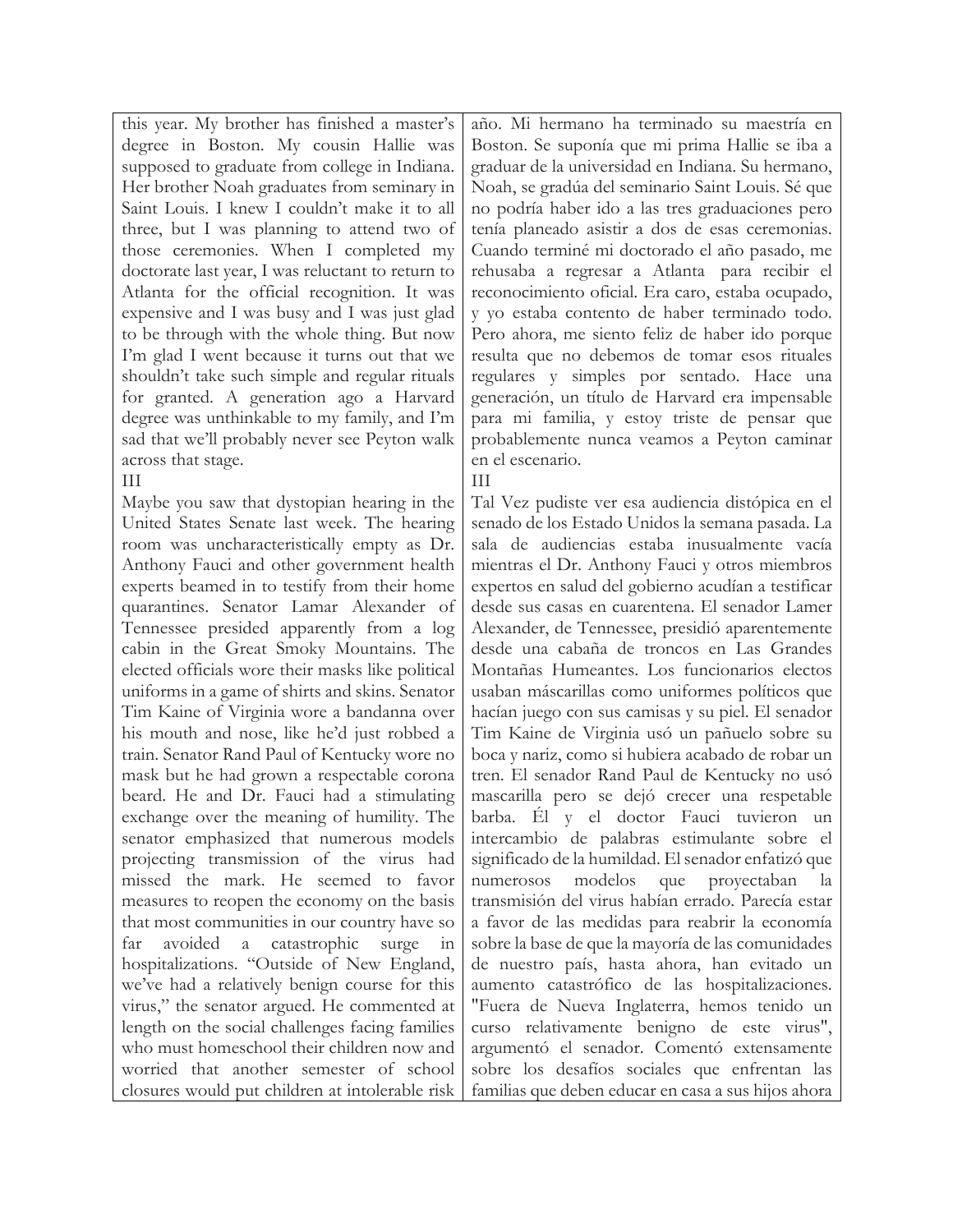of hunger and neglect. "So I think we ought to have a little bit of humility in the belief that we know what's best" said the pugnacious senator. It wasn't clear that Dr. Fauci was making a policy recommendation about the economy or school closures. He responded: "We don't know everything about this virus and we better be careful particularly when it comes to children because the more we learn we're seeing things about this virus that we didn't see before." He went on to caution us not to make "cavalier" assumptions about the immunity that children seem to have to the virus.

The irony was amusing to me. Public officials usually argue over who knows the most, but this was a race to the bottom. It was a contest of humility. I know less than you do. We're all getting lessons in humility these days, aren't we? "Blessed are the meek," Jesus said, "for they will inherit the earth."

## IV

Graduation season isn't odd this year just because of the absence of familiar and important rituals. This time in the life of our nation changes the way we think about our life together and talk about the promise of the future. Most commencement addresses are about your agency and your power. You've heard that speech about how the world is your oyster. When I graduated from high school, the principal read to us from the book by Dr. Seuss, "Oh the Places You'll Go!" I hope nobody gets that graduation speech this year.

This year's commencement speech should be less about what you can do with what you've learned than all that we still have yet to learn. It's not "what an accomplishment" but "what great mysteries" that we should be saying. It's not "you could be anything" but "you are precious now as you are." It's not "you could go anywhere and do whatever you want" but "what could you do here and now?"

y le preocupaba que otro semestre de cierre de escuelas pondría a los niños en un riesgo intolerable de hambre y abandono. "Así que creo que deberíamos tener un poco de humildad en la creencia de que sabemos lo que es mejor", dijo el senador pendenciero. No quedó claro si el Dr. Fauci estaba haciendo una recomendación de política sobre la economía o el cierre de escuelas. El doctor respondió: "No sabemos todo sobre este virus y es mejor que tengamos cuidado, especialmente cuando se trata de niños, porque cuanto más aprendemos, estamos viendo cosas sobre este virus que no habíamos visto antes". Continuó advirtiéndonos de no hacer suposiciones "arrogantes" sobre la inmunidad que los niños parecen tener contra el virus.

La ironía fue divertida para mí. Los funcionarios públicos generalmente discuten sobre quién sabe más, pero esta fue una carrera hacia el fondo. Fue un concurso de humildad. Sé menos que tú. Todos estamos recibiendo lecciones de humildad en estos días, ¿no? "Bienaventurados los mansos", dijo Jesús, "porque ellos heredarán la tierra". IV

La temporada de graduación no es extraña este año solo por la ausencia de rituales familiares importantes. Esta vez en la vida de nuestra nación cambia la forma en que pensamos acerca de nuestra vida juntos y hablamos sobre la promesa del futuro. La mayoría de los discursos de graduación son sobre tu agencia y tu poder. Ya has escuchado ese discurso sobre cómo el mundo está a nuestros pies. Cuando me gradué de la escuela secundaria, el director nos leyó del libro del Dr. Seuss: "¡Oh, cuán lejos llegarás!" Espero que nadie reciba ese discurso de graduación este año.

El discurso de graduación de este año debe ser menos sobre lo que puede hacer con lo que has aprendido y más de todo lo que todavía tenemos que aprender. No deberíamos decir "qué logro" sino "qué grandes misterios". No es "puedes ser lo que tú quieras" sino "eres valioso ahora como eres". No es "podrías ir a cualquier parte y hacer lo que quieras" sino "¿qué podrías hacer aquí y ahora?"